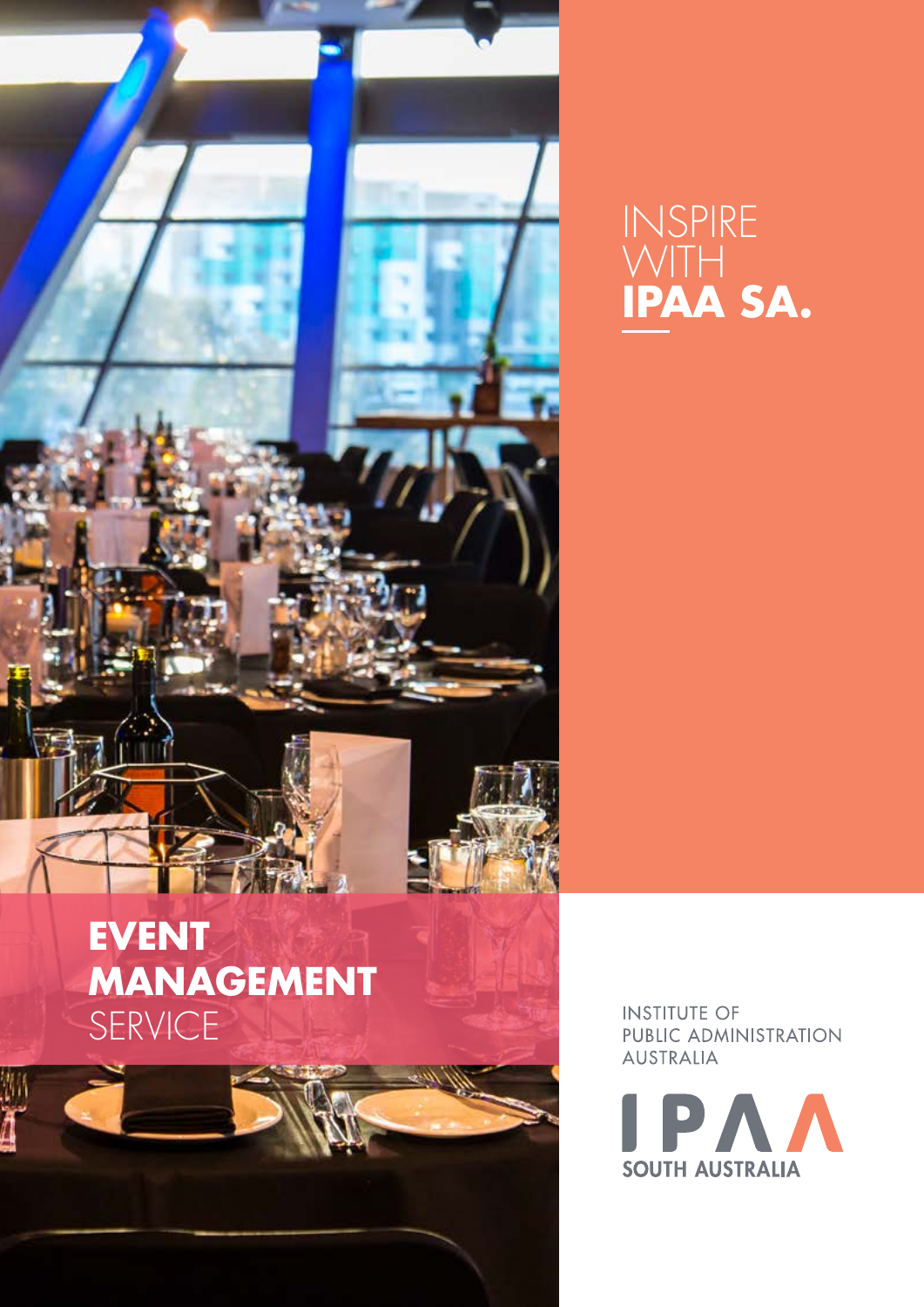# **WHO IS IPAA SA?**

## Supporting the Public Sector



Established in 1927, the Institute of Public Administration Australia (IPAA) is the professional association for public sector employees and is active across Federal, State and Local Government in South Australia. We work closely with public sector leaders and executives and, through this work, connect with a large section of South Australia's workforce. We see our role as one of encouraging improved performance and greater confidence from public sector employees, in order to bring about growth and development in our community and state.

As an institute we exist entirely for the benefit of our members and operate on a non-for-profit basis, allowing us to deliver high quality services to members. For our Corporate and State Government members this means that our event management services are the most affordable, effective and dependable.

With divisions in all states across Australia, we boast strong connections to key players and thought leaders within the public sector and beyond.

Our breadth of sector connections and long-standing experience have seen us executing major events across a wide range of departments and organisations, including; Department of Premier and Cabinet, Department of Treasury and Finance, Lifetime Support Authority, ICAC and SA Health.

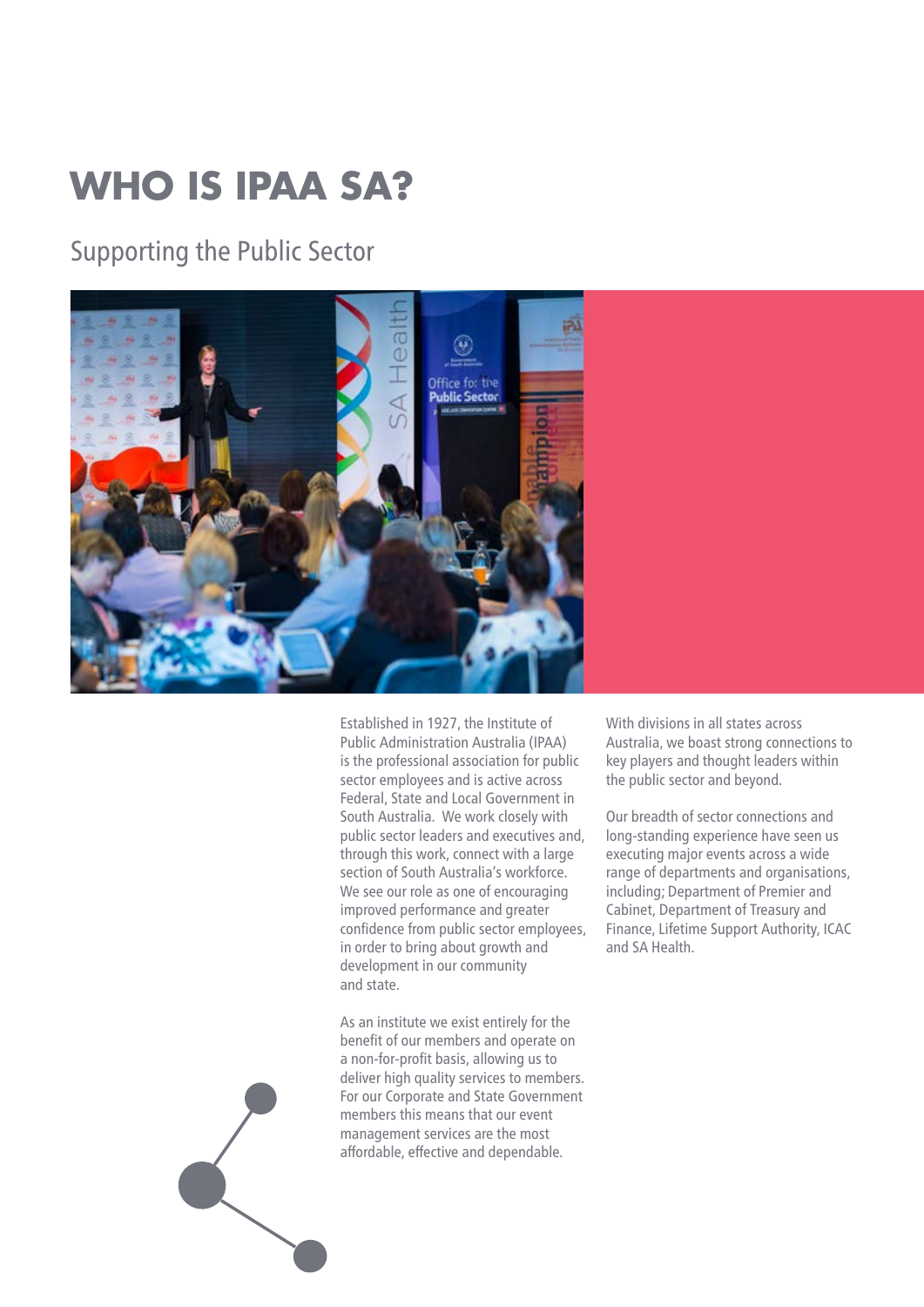

We provide stress-free, beginningto-end; development, support, management and planning for a huge range of events. This service is exclusively offered to all of our Corporate and State Government members and is designed to help you achieve the event of your ambitions with the skill and experience of our dedicated event management team. Our **extensive range of skills and expertise** in managing and planning small to large scale public sector events saves you both time and resources. As we exist solely for the

benefit of our members we are proud to offer this service as a member benefit. This means that your event costs will be kept to a minimum, charging only for event expenses and IPAA SA Staff labour.

With our **longstanding history** and extensive connections across both state and federal government we are able to give you **access to the foremost figures amongst public sector authorities and thought leaders**.

As we are at the heart of public sector activity we possess a **unique understanding** of the ever-changing nature of the sector and are able to react quickly and effectively to directional shifts.

Our event packages are **highly flexible and are custom tailored to meet your needs and budget**. We believe that nothing is unachievable and we are ready to make your next event a success.

For more information on our Event Management Service and how we can support your organisation with your next event, please contact enquiries@sa.ipaa.org.au or 08 8212 7555.



### PLANNING AND DESIGN

| ۰<br>۰                            | Content Design and<br>programming<br>Speaker Sourcing, Management<br>and Briefing | ۰<br>$\bullet$ | <b>Project Management</b><br>Venue Management<br>Marketing and Promotion |
|-----------------------------------|-----------------------------------------------------------------------------------|----------------|--------------------------------------------------------------------------|
| <b>ADMINISTRATION AND SUPPORT</b> |                                                                                   |                |                                                                          |
|                                   | <b>Registration and Delegate</b><br>Support<br>Venue/Supplier Sourcing            |                | <b>Budgeting and Financial</b><br>Reporting                              |
| <b>ON-SITE MANAGEMENT</b>         |                                                                                   |                |                                                                          |
| $\bullet$                         | <b>Registration Management</b><br>Venue and Supplier Logistics                    |                | Speaker Presentation and<br><b>Support Services</b>                      |
| <b>POST EVENT REPORTING</b>       |                                                                                   |                |                                                                          |
| ۰                                 | Survey/Evaluation and Analysis<br>Reporting on Event Outcomes                     | ۰              | Debriefing Key Stakeholders                                              |